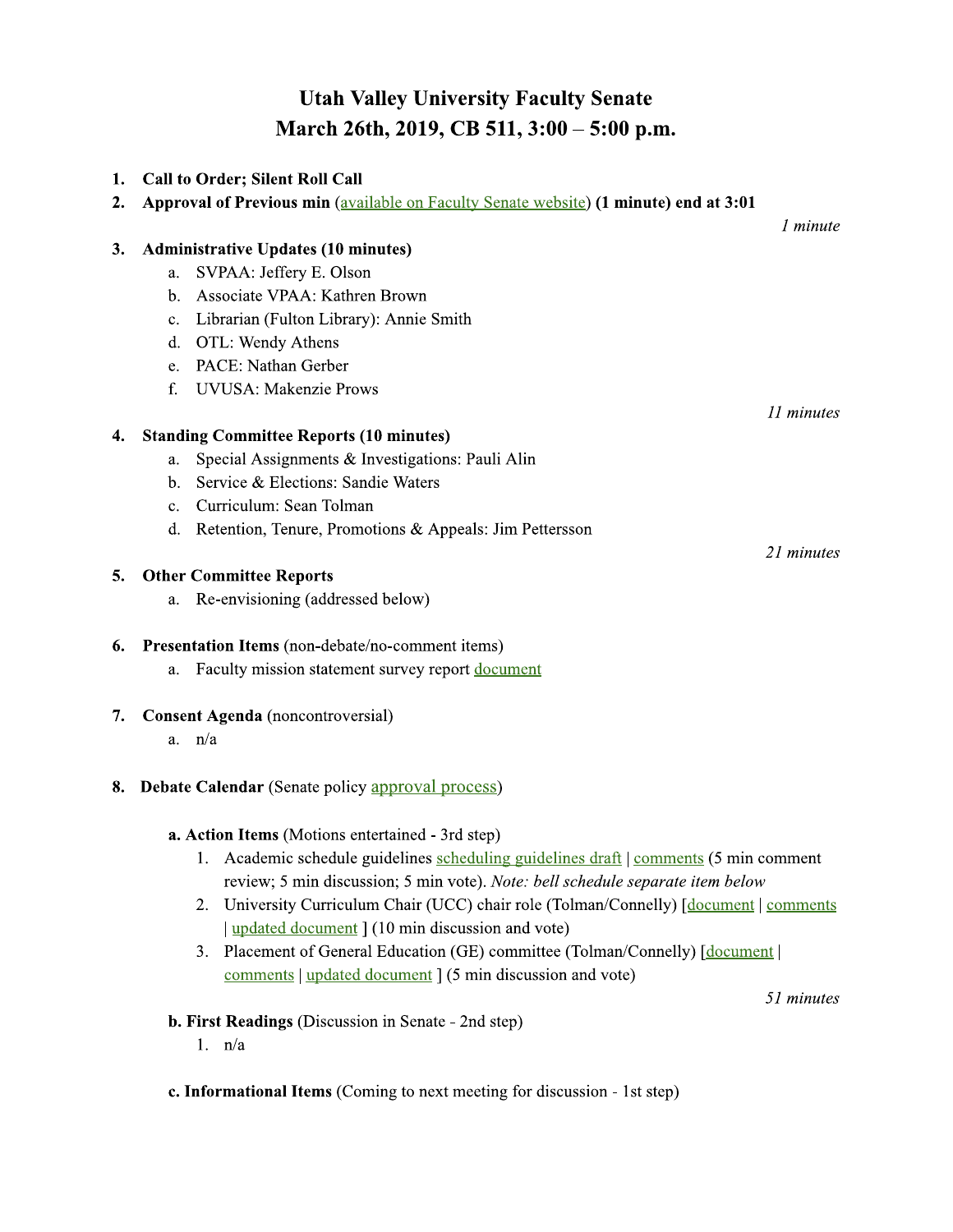1. Standard start times/bell schedule | bell schedule options [updated 3/12/19 12:37 p.m.] | bell schedule presentation | bell schedule pro/con document [update 3/25/19] | bell schedule comments [update 3/25/19]

## d. Progress to Further Stages (Informational only)

- 1. Policy 204 *Appropriateness of* Expenditures--Entrance to Stage 4 (Board of Trustees)
- 2. Policy 207 *Internal Audit*--Entrance to Stage 3 (Stage 3 ends April 11)
- 3. Policy 354 In-classification Salary Increases for Non-Faculty Employees (deletion)--Entrance to Stage 4 (Board of Trustees)
- 4. Policy 452: Electronic and Information Technology Accessibility--Entrance to Stage 3 (Stage 3 ends April 11)
- 5. Policy 542 FERPA (Student Records Privacy) and Policy 543 Use of Student Social Security Numbers as Student IDs--Entrance to Stage 4 (Board of Trustees)

## 8. Action Calendar (Non-policy related approval process)

## a. Action Items (Motions entertained - 3rd step)

- 1. Completion by Design 2.0 (Kearns & Connelly) [presentation | plan | comments]  $(5 \text{ min})$
- 2. Re-envisioning committee update (Birch/Tolman) recommendations | full draft report. Four key areas of focus for committee (continuing forward) comment | presentation (5 min presentation; 15 min discussion)

76 minutes

## **b. First Responses** (Discussion in Senate - 2nd step)

- 1. (Still On Hold) Writing Enriched (WE) initiative
- 2. Online teaching certification (5 min comment summary; 10 min discussion)
	- a. Prior documents: NWCCU policy | NWCCU guidelines | comments | presentation
	- b. New document: AASCU report
- 3. Advance HE expansion plan opportunity (Sturtevant/Athens) (10 min present; 5 min discuss)

106 minutes

c. Informational Items (Coming to next meeting for discussion - 1st step)

1. Digital Transformation (W. Hanewicz and S. Thackeray) [document incoming] (9 min)

115 minutes

## 9. Announcements

- a. Fall 2020 curriculum cycle deadlines: All curric, must be approved by deans by 9/1/19 for consideration. If modifications are made to existing courses  $\&$  are limited to changes to course descriptions or CLOs only, they must be approved by deans before 12/1/2019.
- b. Open enrollment 4/15 to 5/10/19 for Regence BCBS, effective 7/1/19 email
- c. President's inauguration: 3/27
- d. PBA allocation day (name TBA):  $4/22$
- e. Fall 2018 student demographics document
- f. Curriculum submission workshops via OTL: April 2 and 3 from 1-3 pm
- g. Senate Exco positions opening near end of term
- h. All Senators are invited to attend the Faculty Excellence and Higher Education Awards luncheon on Thursday, April 4 from 12:00-1:45 PM, Lakeview Room. RSVP